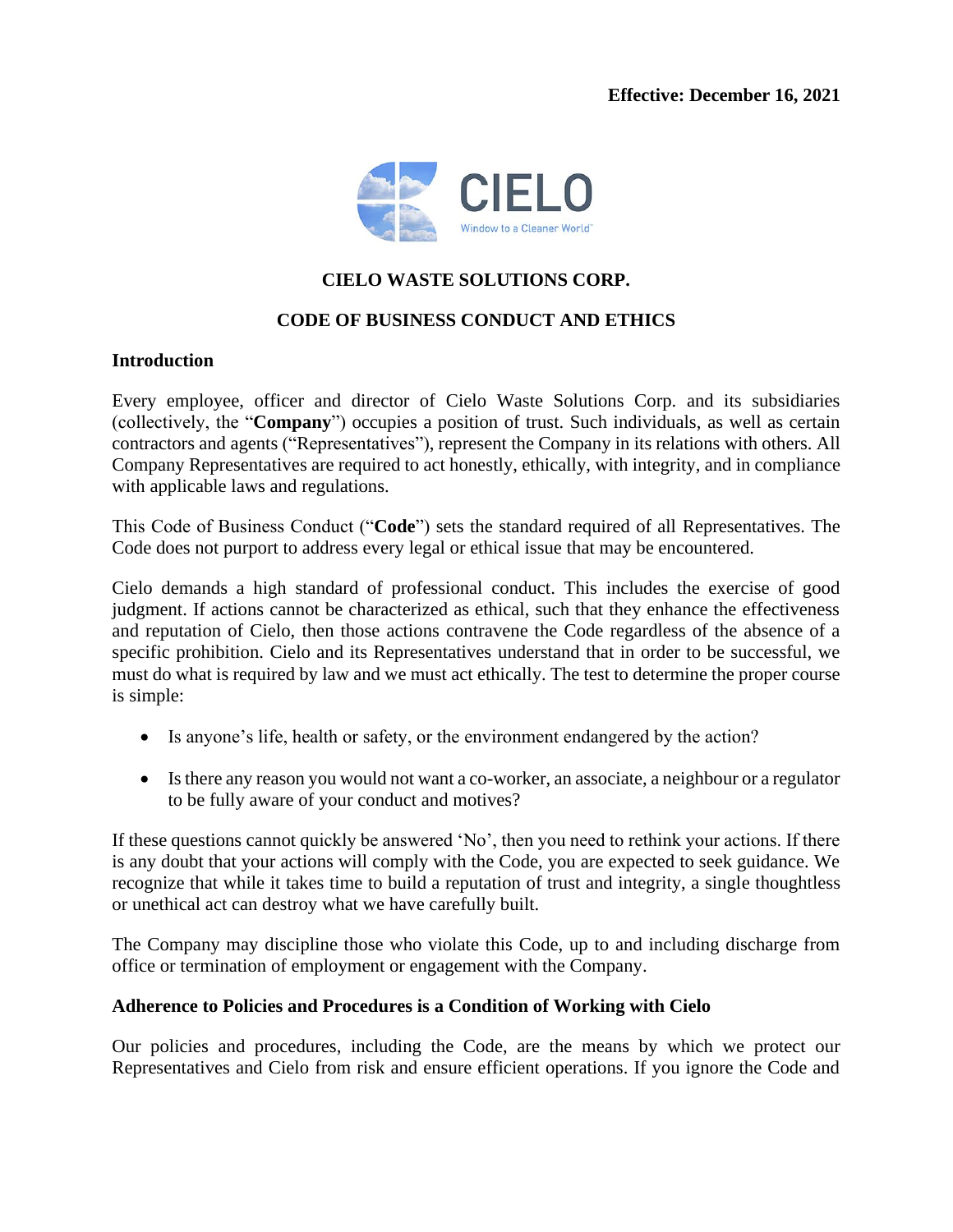our other processes for the management of risk, particularly those concerning health and safety, you will not work for Cielo.

In the event of a conflict or inconsistency between this Code and any other written policies, procedures, codes, rules or standards of performance of the Company, this Code shall prevail unless the conflicting or inconsistent policy, procedure, code, rule or standard of performance imposes an additional and/or higher obligation or standard, in which case the conflicting or inconsistent policy, procedure, code, rule or standard of performance shall control.

## **We Commit to Protect Our Health, Safety & the Environment**

Cielo is committed to ensuring the health and safety of our Representatives. Each employee must be proactive and follow all of the Company's safety and health rules and report possible safety and health issues and concerns to appropriate management personnel.

Cielo's strategic intent is to be the leading waste to fuel producer. To attain this, Cielo is committed to the continuous improvement of its health and safety and environmental management systems and to the prevention of pollution. Cielo will take steps to fully conserve energy resources to the extent consistent with sound business operations.

#### **We Avoid Conflicts of Interest**

Conflicts of interest include actual, potential, or perceived conflicts of interest. We never let our personal interests interfere, or appear to interfere, in any way with the interests of Cielo.

A personal interest is any situation that might cause someone to question whether a Representative is acting to benefit a party other than Cielo. Using our position to benefit another party is prohibited, even where Cielo is not impacted financially as the perceived conflict may jeopardize our ability to develop trusting relationships with our stakeholders.

All actual, potential or perceived conflicts of interest must be disclosed in writing. Following disclosure, where a conflict cannot be avoided and is approved by Cielo, controls will be documented to manage the conflict.

The following are examples, but not a complete list, of impermissible conflicts:

- We do not take part in business transactions or have a financial or personal interest that may conflict with our obligations to Cielo. This includes holding a position such as director, officer, employee, contractor, or consultant of any other entity whose interests may be in conflict with those of Cielo.
- We do not accept undisclosed financial or other benefits from a party bidding for or approved to work for Cielo.
- We do not accept gifts, entertainment or favours that may unfairly influence a business relationship in any way as the gifts may create an actual or perceived conflict of interest.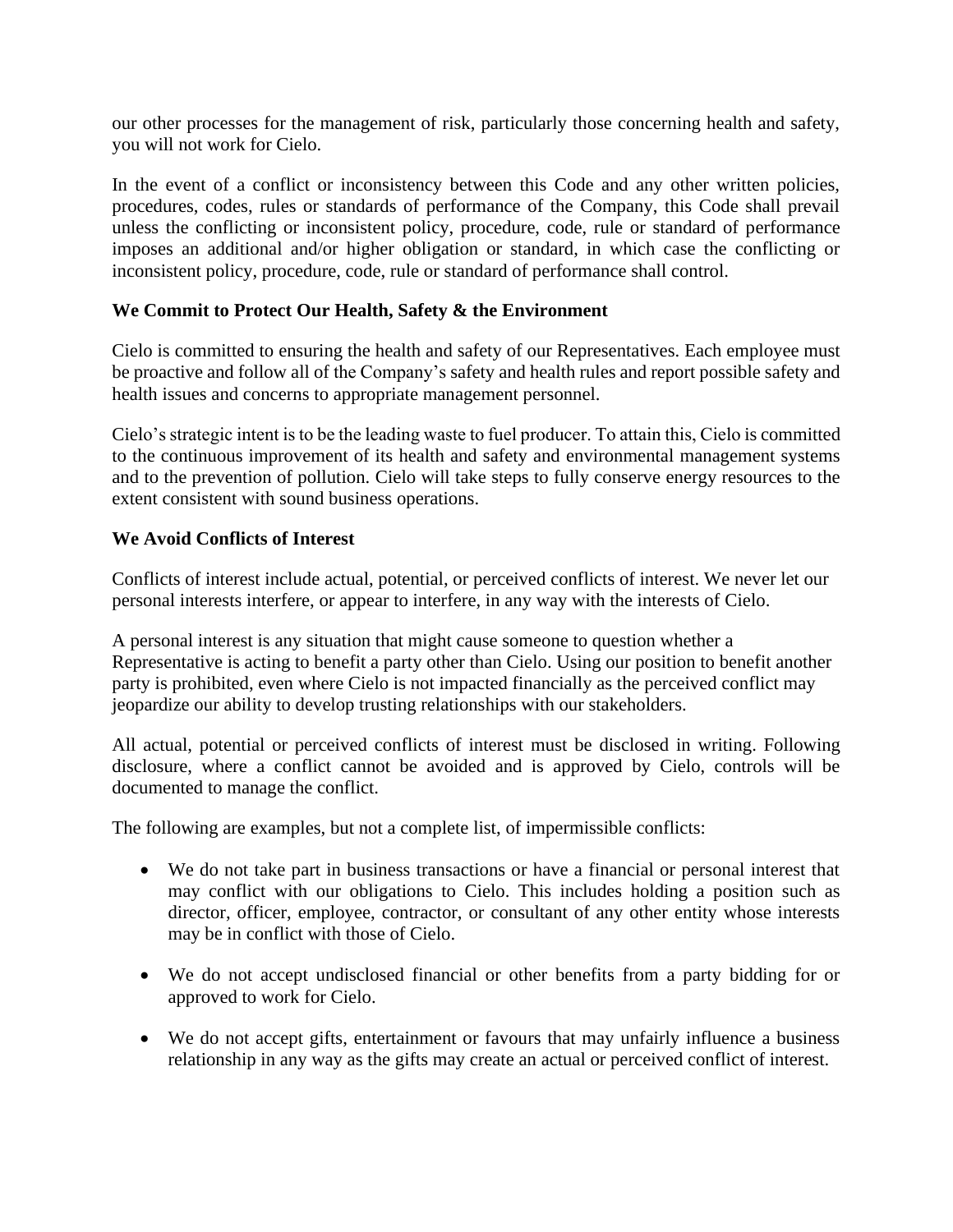- We do not participate in the review of bids or proposals to work for Cielo or supervise or approve payment to vendors where we personally, a family member, or friend, may benefit from the relationship with the vendor (including as director, owner, employee, shareholder of the vendor). Passive investments in public or private entities where the Representative holds less than one per cent of the outstanding shares will not be viewed as "competing" with Cielo.
- We require vendors and suppliers to advise Cielo of the identity of their Representatives that are close associates of Cielo directors, officers, employees or consultants so that perceived conflicts of interest can be managed.
- We do not have family members or individuals with which we have a close personal relationship reporting through our reporting lines. We will also not involve ourselves in any administrative process concerning such an individual.

# **Gifts, Benefits and Entertainment Create Conflicts**

Gifts and other benefits may create a conflict of interest. Except as provided by any supporting guidance, or this Code, Representatives are strictly prohibited from furnishing or providing, directly or indirectly on behalf of the Company, gifts, entertainment or benefits to public officials (as defined below). Similarly, Representatives must not accept or give anything that will compromise or be seen to compromise their judgement or inappropriately influence themselves or others.

Before accepting a gift or entertainment, consider:

- Frequent gifts of any value are inappropriate. As are cash or equivalent gifts (i.e. gift cards).
- We do not solicit personal gifts and invitations.
- Invitations to conferences, social, cultural or sporting events are acceptable if your host will be present, your attendance serves a business purpose and the event is customary within the industry for people in similar roles.
- A Representative that frequently gives/ accepts gifts or invitations might create the perception that Cielo is not treating contractors or vendors fairly. Any gift or entertainment that might unfairly influence a business relationship is prohibited.
- No gifts or entertainment can be accepted from anyone that is currently bidding for work or in the process of negotiating or renewing a contract.
- Whether a vendor might conclude that they will not receive equal treatment and that work or services will be awarded based on something other than objective criteria.
- If a gift has a value greater than \$250, acceptance of the gift requires prior written approval.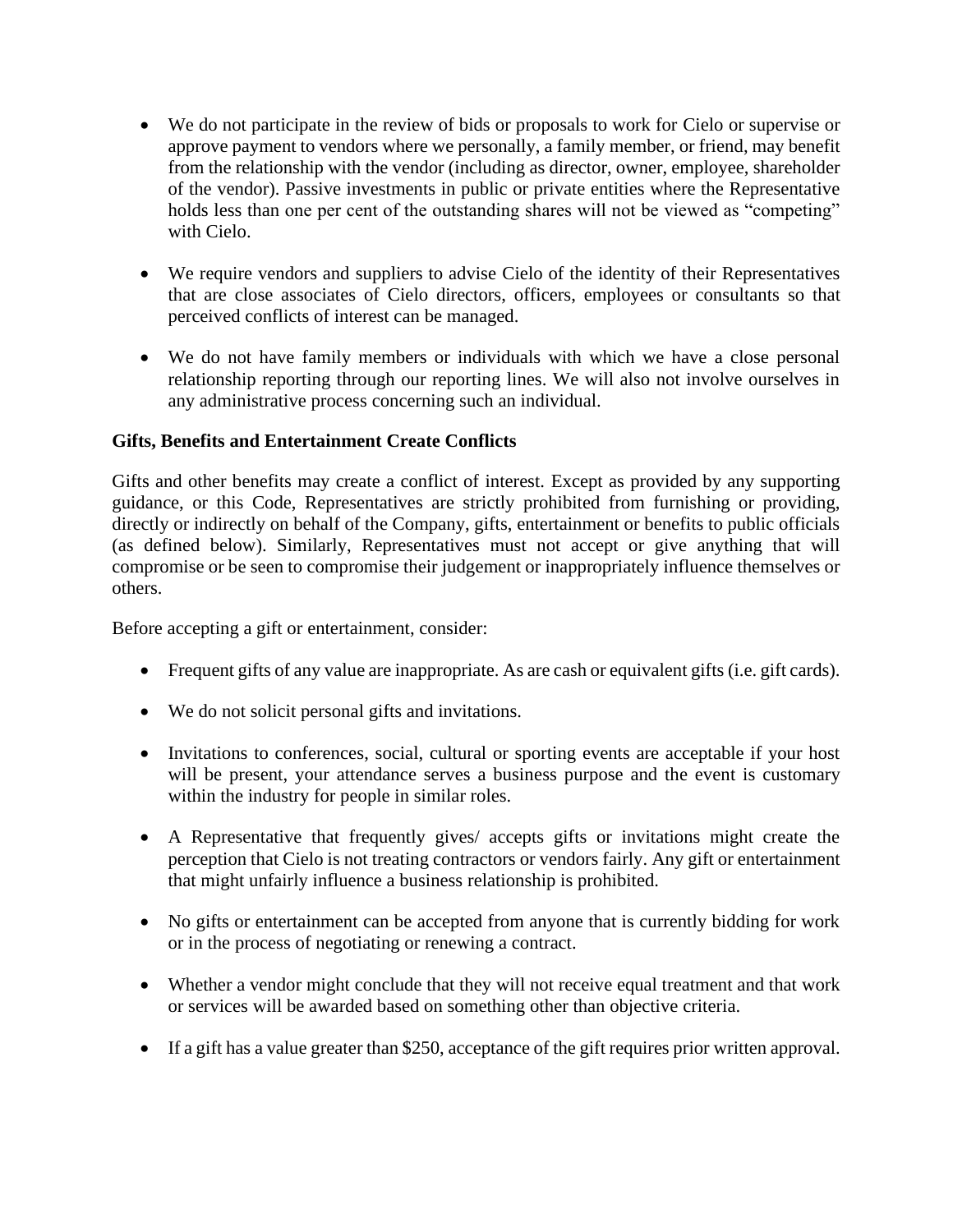## **Confidential Information and Intellectual Property Will be Protected**

Next to our employees, Confidential Information and Intellectual Property ("Corporate Information") is our most valuable asset. Secrecy concerning activities within Cielo facilities is of paramount importance. Discussing or disclosing details such as our research, processes, equipment, plans, know how, strategies, business opportunities, inventions, costs or profit is prohibited as it may jeopardize the future or full potential that might be realized by Cielo for its stakeholders, including those of its Representatives.

All intellectual property developed by an employee in his or her role during the course of his or her employment with the Company belongs to the Company and all employees assign to the Company all rights the employee may have in such Corporate Information. All materials documenting intellectual property must remain with the Company following termination of employment and employees must delete copies from personal devices. Employees must take such reasonable steps as requested by the Company to confirm ownership of any intellectual property in the Company and assist the Company to perfect and maintain its title to such intellectual property and bring or defend cases involving such intellectual property. All employees waive all authors' and moral rights which they may have in such intellectual property.

Prior to discussing or disclosing Corporate Information ask yourself:

- Does the recipient require the information to perform its role for Cielo?
- Is there a confidentiality or non-disclosure agreement in place?
- Is it necessary to provide full disclosure of the Corporate Information or are only certain details required?

Inappropriate disclosure of Corporate Information is strictly prohibited.

## **Company Assets and Technology are Utilized for the Benefit of Cielo**

Each Representative has a responsibility to prevent misuse, loss, unauthorized destruction or damage or theft of the Company's assets. Reasonable precautions should be taken to secure the Company premises and assets.

Except where otherwise indicated in this Code, Company assets should be used solely for the benefit of the Company.

Improper use of the Company's IT resources can create legal liability and these resources should generally be used for Company purposes only. Incidental personal use of IT resources is not prohibited but where personal information is stored on a Cielo device, should the relationship between Cielo and the Representative be terminated, Cielo will not return the personal information to the Representative.

Information transmitted through Company resources implies affiliation with the Company and should therefore reflect positively upon the Company. Sending, receiving, displaying, printing, or otherwise engaging in any communications that are in violation of applicable law or this Code, or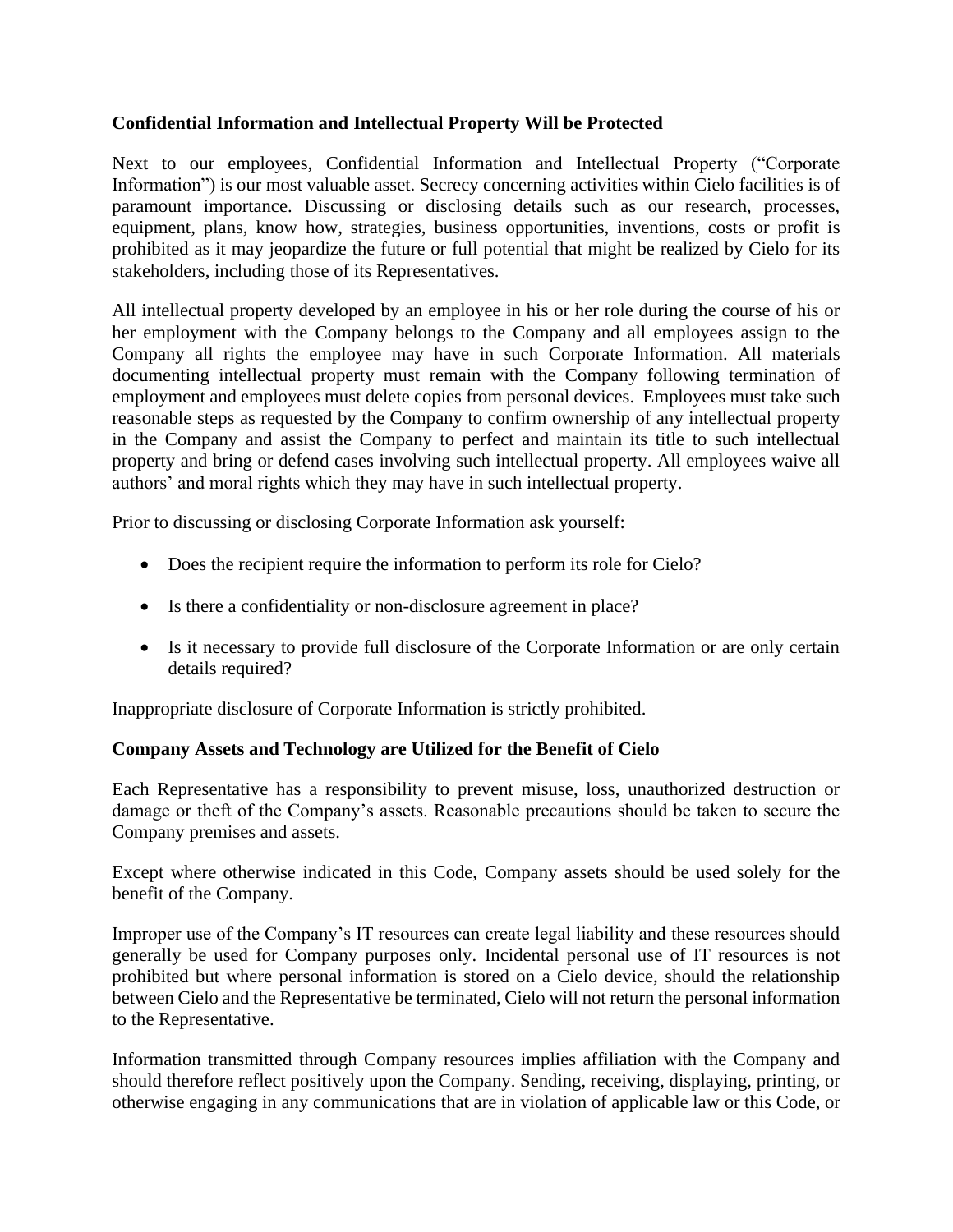any other the Company policy, including, but not limited to, communications that are unlawful, libellous, invasive of another's privacy, threatening, fraudulent, harassing, sexually explicit, defamatory, or otherwise objectionable, or that infringe or may infringe the intellectual property or other rights of another person or company, are prohibited. Employees are expected to discourage others from transmitting such information.

All information of any kind (including without limitation voice communications and electronic messages) stored or transmitted on Company systems is the property of the Company. Communications of any nature on these systems should not be considered private communications.

## **We Treat One Another With Respect**

Cielo is committed to fair practices, including employment (hiring, promotion, training and compensation, termination, and disciplinary action) and in relation to vendor selection.

In our workplace and on our worksites, we value the diversity of our representatives and will provide equal opportunity in all aspects of employment. All Representatives will be provided a comfortable and welcoming workplace. We will encourage each other to speak up and report concerns. We will not tolerate harassment or discrimination.

Any Representative who believes they have been subjected to harassment or offensive conduct, or who believes they have witnessed such conduct, must report the offense to their supervisor, the Corporate Secretary or pursuant to the mechanisms for reporting suspected violations of this Code, including through the Whistle Blower hotline.

## **Selection of Suppliers**

Selection of suppliers to the Company will be based on merit after due consideration of alternatives.

The Company expects all of its suppliers to comply with this Code, to the extent feasible, and any applicable supplier code of any Company entity in the course of that supplier's dealings with or on behalf of the Company. Suppliers are required to promptly report an actual, potential or suspected breach of this Code and any other applicable policy of any the Company.

## **Transactions and Financial Information are Recorded Accurately**

Employees must document and record all transactions in accordance with the Company's internal control procedures and in compliance with all applicable accounting principles, laws, rules and regulations, and employees with responsibility for reporting financial information must provide information that is accurate, complete, objective, timely and understandable and that complies with all applicable laws relating to the recording and disclosure of financial information. Employees and managers are forbidden to use, authorize, or condone the use of "off-the-books" recordkeeping or any other device that could be utilized to distort records or reports of the Company's true operating results and financial conditions. Employees must not fraudulently influence, coerce, manipulate or mislead any independent public or certified accountant engaged in the performance of an audit, review, compilation or other service with respect to the financial statements for the purpose of rendering such financial statements misleading.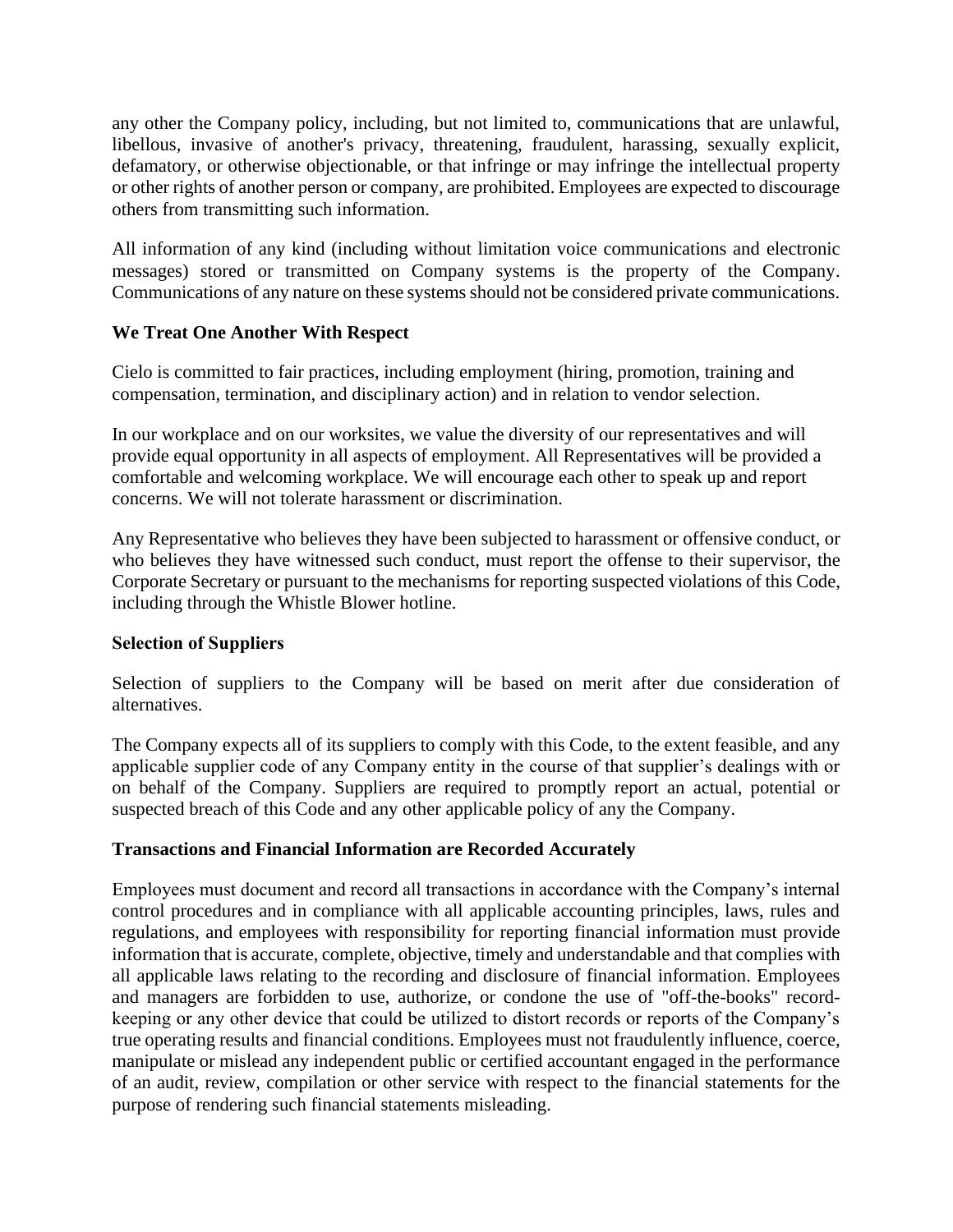#### **Agreements are Written, No Side Deals or Side Letters**

Cielo documents business transactions with full and complete written agreements that set out the terms and conditions of the agreement and understandings between the parties. No oral contracts, informal letters of understanding or intent, "handshake deals" or side letters are permitted. As it concerns the execution of any agreement, Representatives are to comply with the Delegation of Authority Policy.

#### **Representatives Preserve Company Records**

Legal and regulatory practice requires the retention of certain records, such as certain tax, personnel health and safety, and financial records, for various periods of time and employees, officers and directors are required to comply with Company controls for the retention and timely destruction of records. In addition, when litigation or a governmental investigation or audit is pending or imminent, relevant records must not be altered or destroyed until the matter is closed. Alteration or destruction of records in a legal or governmental proceeding may constitute a criminal offense.

Questions regarding records retention should be addressed to the Corporate Secretary, particularly if any litigation, investigation, inquiry or administrative action involving the Company or any of its employees, suppliers or customers is pending or threatened.

#### **Only Authorized Representatives Speak on Behalf of Cielo**

Cielo is committed to providing, as appropriate, full and prompt disclosure to the public of material developments and events. However, all media, public and investor relations and communications are to be co-ordinated through the Disclosure Committee in accordance with the Company's Disclosure Policy. Representatives should not comment on any inquiry from the media, no matter how innocuous the inquiry may appear. Any employee who is asked by the media or otherwise for a statement or to give a presentation should explain that he or she is subject to this Code and the Disclosure Policy and refer the matter to the Disclosure Committee.

Facility tours may only be authorized by the Chief Operations Officer or Corporate Secretary.

## **Lobbying Activities Require Prior Approval and Political and Charitable Contributions Must Not Utilize Company Resources**

Neither Cielo nor its personnel or representatives will engage in or undertake lobbying activities on behalf of the Company unless prior express approval of the Corporate Secretary has been obtained. The Company respects personal participation in the political process by Representatives, however, that involvement and participation in the political process must be on an individual basis, on personal, not Company, time and at the person's own expense. The use of Company funds, goods or services as contributions to political parties, candidates, campaigns or charities is not permitted.

Representatives are encouraged to participate in charitable and other community organizations, provided that such participation does not reflect negatively on the Company and does not conflict with the employee's work. Except with prior legal approval, soliciting donations to any charitable